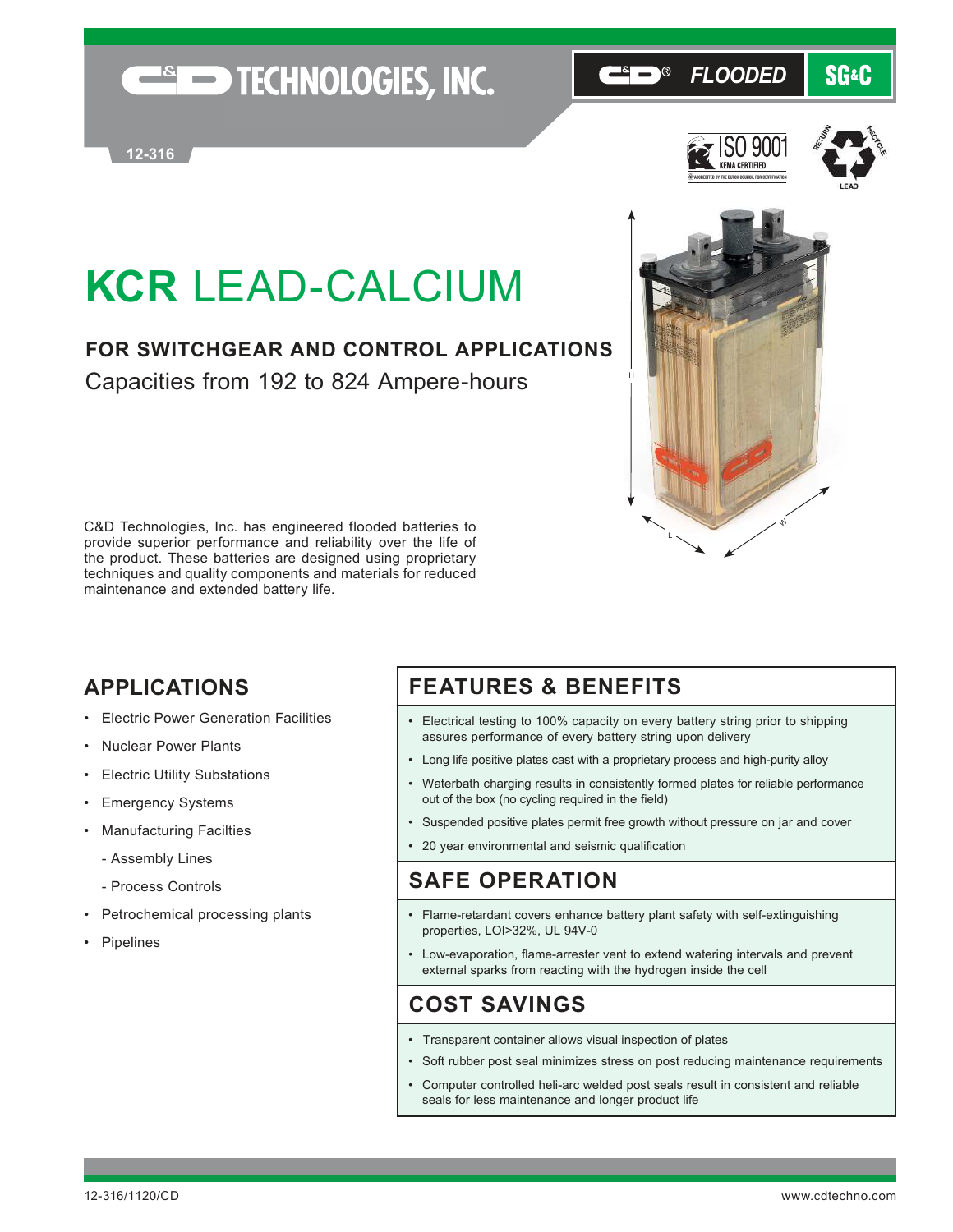### **SPECIFICATIONS**

| <b>Plates</b>                                                               | Height                                                                                                                                   | <b>Width</b>     | <b>Thickness</b>       |  |  |  |  |
|-----------------------------------------------------------------------------|------------------------------------------------------------------------------------------------------------------------------------------|------------------|------------------------|--|--|--|--|
| <b>Positive</b>                                                             | 11.38 in (289 mm)                                                                                                                        | 8.75 in (222 mm) | 0.312 in (7.90 mm)     |  |  |  |  |
| <b>Negative</b>                                                             | 11.38 in (289 mm)                                                                                                                        | 8.75 in (222 mm) | $0.210$ in $(5.30$ mm) |  |  |  |  |
| <b>Outside negative</b>                                                     | 11.38 in (289 mm)                                                                                                                        | 8.75 in (222 mm) | $0.130$ in $(3.30$ mm) |  |  |  |  |
| Electrolyte height above plates                                             | 2.06 in (52 mm)                                                                                                                          |                  |                        |  |  |  |  |
| <b>Sediment space</b>                                                       | 0.75 in (19.1 mm)                                                                                                                        |                  |                        |  |  |  |  |
| Electrolyte $@ + 77^{\circ}F (+25^{\circ}C)$                                | Sulfuric acid, 1.215 specific gravity nominal                                                                                            |                  |                        |  |  |  |  |
| Recommended float voltages (average string voltage)                         | 2.20 - 2.25 volts per cell                                                                                                               |                  |                        |  |  |  |  |
| Container - standard                                                        | Thermoplastic, transparent, (SAN)                                                                                                        |                  |                        |  |  |  |  |
| Cover - standard                                                            | High impact, flame-retardant thermoplastic with tongue-and-groove seal.<br>Flammability ratings: UL 94-V0; ASTM D-635 self extinguishing |                  |                        |  |  |  |  |
| Separator                                                                   | Microporous with fibrous glass mat                                                                                                       |                  |                        |  |  |  |  |
| <b>Safety Vent Systems</b>                                                  | Flame-arrester type with dust cover                                                                                                      |                  |                        |  |  |  |  |
| <b>Terminals</b><br>KCR (5 through 13 plates)<br>KCR (15 through 21 plates) | Two, 1-in (25 mm) square posts with two thru-holes                                                                                       |                  |                        |  |  |  |  |
| <b>Withdrawal tubes</b>                                                     | Two per cell                                                                                                                             |                  |                        |  |  |  |  |
| <b>Optional container</b>                                                   | Transparent, flame-retardant polycarbonate. Flammabilty ratings: UL 94-HB; ASTM D-635<br>self-extinguishing                              |                  |                        |  |  |  |  |

| <b>Type of Cell</b> |             | <b>Overall Dimensions</b> |               |                   | Approx. weight lbs (kgs) | <b>Electrolyte per Cell lbs</b><br>(kgs) |  |
|---------------------|-------------|---------------------------|---------------|-------------------|--------------------------|------------------------------------------|--|
| Calcium             | $L$ in (mm) | W in $(mm)$               | H in $(mm)^*$ | <b>Net Filled</b> | Dom. Packed              |                                          |  |
| KCR-5               | 3.62(91.9)  | 10.44 (265)               |               | 45(20.4)          | 51(23.1)                 | 12(5.4)                                  |  |
| KCR-7               | 3.62(91.9)  |                           |               | 56 (25.4)         | 61(27.7)                 | 15(6.8)                                  |  |
| KCR-9               | 4.62(117)   |                           |               | 73 (33.1)         | 80(36.3)                 | 20(9.1)                                  |  |
| <b>KCR-11</b>       | 4.62 (117)  |                           |               | 82 (37.2)         | 89 (40.4)                | 19(8.6)                                  |  |
| <b>KCR-13</b>       | 5.59(142)   |                           | 18.25 (464)   | 97(44.0)          | 105 (47.6)               | 23(10.4)                                 |  |
| <b>KCR-15</b>       | 6.59(167)   |                           |               | 114(51.7)         | 124 (56.2)               | 28 (12.7)                                |  |
| <b>KCR-17</b>       | 8.53(217)   |                           |               | 134 (60.8)        | 145 (65.8)               | 39(17.7)                                 |  |
| <b>KCR-19</b>       | 8.53(217)   |                           |               | 143 (64.9)        | 155 (70.3)               | 38 (17.2)                                |  |
| <b>KCR-21</b>       | 8.53(217)   |                           |               | 152 (68.9)        | 165 (74.8)               | 36(16.3)                                 |  |

Note: Electrolyte weighs approximately 10 lbs per gallon (1.215 kgs per liter). \*H (Height) dimension is to the top of the flame arresting vent (highest point on the cell).

For information on battery racks, please refer to brochure 12-560.

#### **WHAT DOES THE C&D'S BATTERY SELECTION APPLICATION DO?**

WWW.CDSTANDBYPOWER.NET

The C&D's Battery Selection Application allows users to quickly calculate many values essential for the proper selection of standby battery product via an online application. This allows users to access all the information they need to size and select the proper battery without having to download and install software.

#### **This includes the ability to:**

- Select batteries based on complex step loads and generate IEEE-485 Sizing Work Sheets.
- Select batteries based on constant current loads.
- Select batteries based on constant power loads.
- View and customize rating tables.
- Do battery run time analysis.
- Calculate the hydrogen evolution rate.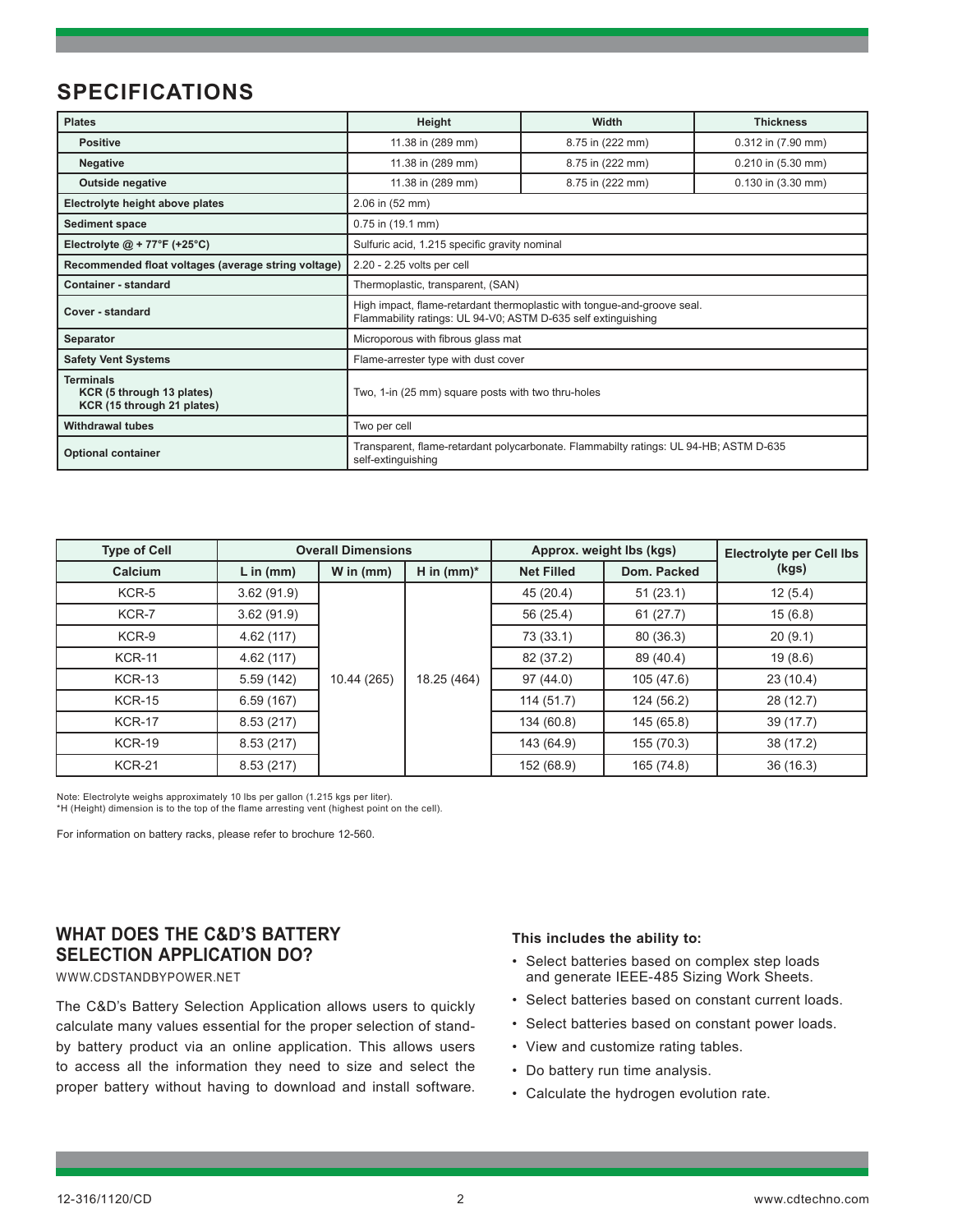#### **RATINGS TABLE: AMPERES**

|                       | <b>Models</b> | <b>Nominal AH</b><br>Rating | *Nominal Rates @ +77°F (+25°C) in 1.215 Nominal SG (includes connection voltage drop) |      |                 |                   |                 |               |        |       |  |
|-----------------------|---------------|-----------------------------|---------------------------------------------------------------------------------------|------|-----------------|-------------------|-----------------|---------------|--------|-------|--|
| Final<br><b>Volts</b> |               |                             | <b>Amperes</b>                                                                        |      |                 |                   |                 |               |        |       |  |
|                       |               |                             | 8 <sub>hr</sub>                                                                       | 4 hr | 3 <sub>hr</sub> | 1.5 <sub>hr</sub> | 1 <sub>hr</sub> | <b>30 min</b> | 15 min | 1 min |  |
| 1.75                  | KCR-5         | 192                         | 24                                                                                    | 40   | 48              | 72                | 89              | 121           | 159    | 231   |  |
|                       | KCR-7         | 246                         | 31                                                                                    | 53   | 65              | 101               | 126             | 173           | 221    | 309   |  |
|                       | KCR-9         | 328                         | 41                                                                                    | 71   | 87              | 135               | 168             | 231           | 294    | 412   |  |
|                       | <b>KCR-11</b> | 412                         | 51                                                                                    | 88   | 108             | 166               | 206             | 284           | 364    | 508   |  |
|                       | <b>KCR-13</b> | 491                         | 61                                                                                    | 106  | 131             | 204               | 254             | 351           | 450    | 655   |  |
|                       | <b>KCR-15</b> | 524                         | 72                                                                                    | 124  | 152             | 237               | 297             | 411           | 532    | 797   |  |
|                       | <b>KCR-17</b> | 655                         | 82                                                                                    | 142  | 174             | 272               | 340             | 470           | 604    | 871   |  |
|                       | <b>KCR-19</b> | 738                         | 92                                                                                    | 159  | 195             | 303               | 378             | 520           | 664    | 949   |  |
|                       | <b>KCR-21</b> | 824                         | 103                                                                                   | 176  | 215             | 332               | 413             | 567           | 728    | 1028  |  |
|                       | KCR-5         | 189                         | 24                                                                                    | 39   | 47              | 70                | 85              | 116           | 148    | 202   |  |
|                       | KCR-7         | 239                         | 30                                                                                    | 51   | 62              | 95                | 17              | 158           | 198    | 264   |  |
|                       | KCR-9         | 319                         | 40                                                                                    | 68   | 83              | 126               | 156             | 211           | 264    | 352   |  |
|                       | <b>KCR-11</b> | 401                         | 50                                                                                    | 84   | 102             | 155               | 191             | 260           | 327    | 435   |  |
| 1.78                  | <b>KCR-13</b> | 478                         | 60                                                                                    | 102  | 124             | 191               | 236             | 320           | 404    | 560   |  |
|                       | <b>KCR-15</b> | 558                         | 70                                                                                    | 119  | 145             | 222               | 275             | 375           | 477    | 682   |  |
|                       | <b>KCR-17</b> | 637                         | 80                                                                                    | 136  | 166             | 254               | 315             | 429           | 542    | 745   |  |
|                       | <b>KCR-19</b> | 718                         | 90                                                                                    | 152  | 186             | 283               | 350             | 474           | 596    | 812   |  |
|                       | <b>KCR-21</b> | 802                         | 100                                                                                   | 169  | 205             | 310               | 382             | 518           | 653    | 881   |  |
|                       | KCR-5         | 186                         | 23                                                                                    | 38   | 45              | 66                | 81              | 108           | 135    | 173   |  |
| 1.81                  | KCR-7         | 232                         | 29                                                                                    | 49   | 59              | 88                | 108             | 143           | 175    | 221   |  |
|                       | KCR-9         | 310                         | 39                                                                                    | 65   | 78              | 117               | 144             | 191           | 233    | 294   |  |
|                       | <b>KCR-11</b> | 390                         | 49                                                                                    | 80   | 97              | 145               | 177             | 235           | 289    | 364   |  |
|                       | <b>KCR-13</b> | 464                         | 58                                                                                    | 97   | 118             | 178               | 218             | 290           | 357    | 467   |  |
|                       | <b>KCR-15</b> | 541                         | 68                                                                                    | 114  | 138             | 207               | 254             | 339           | 422    | 569   |  |
|                       | <b>KCR-17</b> | 618                         | 77                                                                                    | 130  | 157             | 237               | 291             | 388           | 479    | 621   |  |
|                       | <b>KCR-19</b> | 698                         | 87                                                                                    | 146  | 176             | 264               | 323             | 429           | 527    | 677   |  |
|                       | <b>KCR-21</b> | 778                         | 97                                                                                    | 161  | 194             | 289               | 353             | 469           | 577    | 736   |  |

\*Data based on discharge directly from a 72-hour float condition per IEEE-450 procedures.

Additional ratings and application information is available in the battery selection program at www.cdstandbypower.net